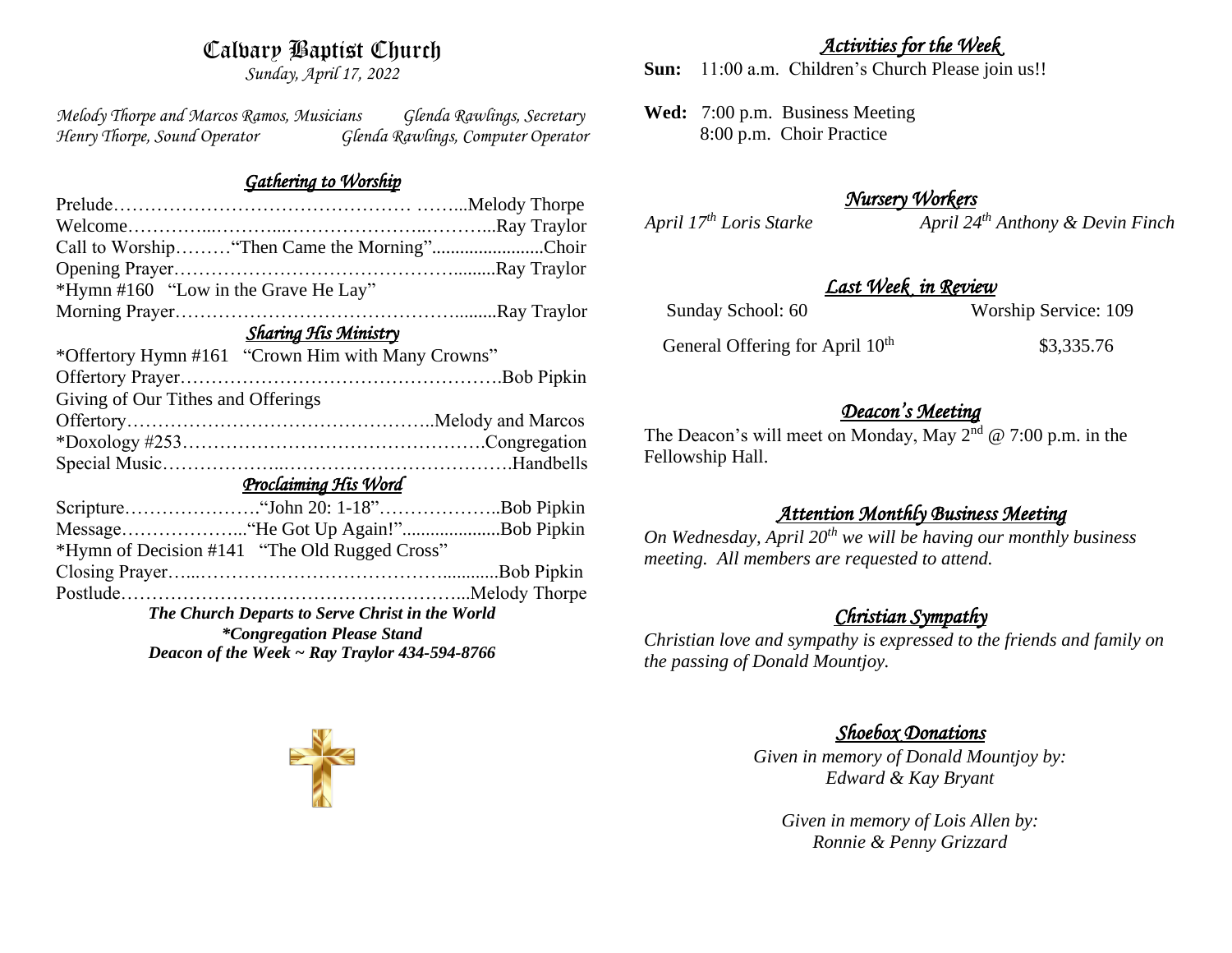### *Planning Committee*

- 1. Wild Game Supper April 26<sup>th</sup> Tuesday Night -6:30PM If You Like, Bring a Dessert-A Donation Box will be Available
- 2. Family Day Meal After Church (Moms, Dads, Grannies, Grandpas, Brothers, Sisters, Friends-All Welcome) June 5th Lets Fill The Pews

## *Planning Committee Meeting*

The Planning Committee will meet on Sunday, May  $15<sup>th</sup>$  @ 12:00 p.m. in the Church Fellowship Hall. The following people are on this committee: Mike Allen, Pat Callahan, Ray Traylor, Dale Jones, C.D. Jarratt, Diana Blick and Randy Gillam.

## *Rehab for Jeannette McArdle*

**Vineyard Bluffton Assisted Living and Memory Care 25 Cassidy Drive Bluffton, S.C. 29910**



*Church Email: [calvarybc1@verizon.net](mailto:cbcemporiaoffice@gmail.com)*

*Church Website[:www.calvarybaptistemporia.org](http://www.calvarybaptistemporia.org/)*

*Bob Pipkin Email: [jrpipkin3@gmail.com](mailto:jrpipkin3@gmail.com) and Cell: 757-418-1243*